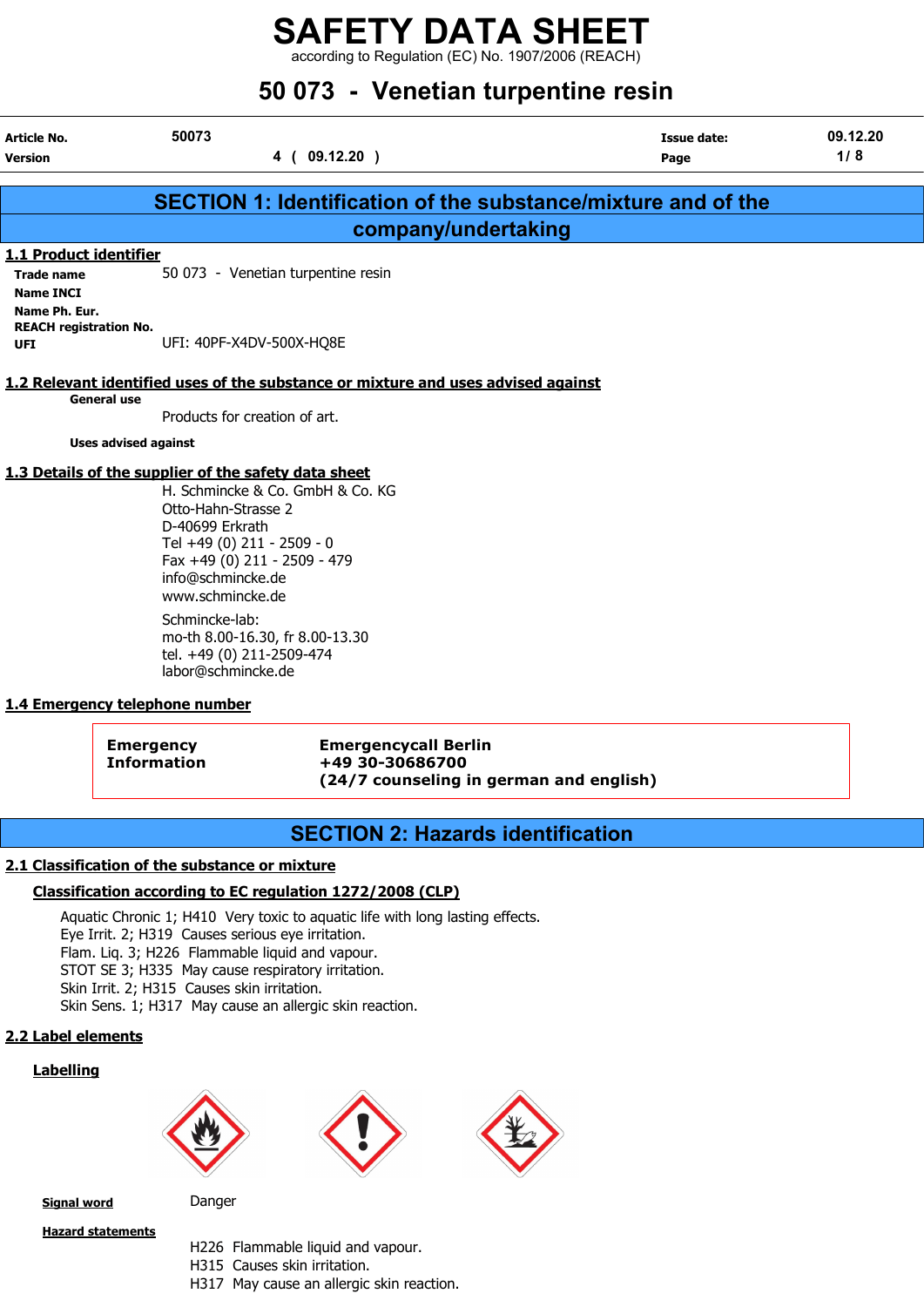according to Regulation (EC) No. 1907/2006 (REACH)

## 50 073 - Venetian turpentine resin

| Article No.<br><b>Version</b>   | 50073                                                                  | 4 ( 09.12.20 )                                                                                                                                                                                                                                                                                                                                                                                                                                                                                                                                  | Issue date:<br>Page | 09.12.20<br>2/8 |
|---------------------------------|------------------------------------------------------------------------|-------------------------------------------------------------------------------------------------------------------------------------------------------------------------------------------------------------------------------------------------------------------------------------------------------------------------------------------------------------------------------------------------------------------------------------------------------------------------------------------------------------------------------------------------|---------------------|-----------------|
|                                 |                                                                        | H319 Causes serious eye irritation.<br>H335 May cause respiratory irritation.                                                                                                                                                                                                                                                                                                                                                                                                                                                                   |                     |                 |
|                                 |                                                                        | H410 Very toxic to aquatic life with long lasting effects.                                                                                                                                                                                                                                                                                                                                                                                                                                                                                      |                     |                 |
| <b>Safety precautions</b>       | smoking.<br>P260 Do not breathe vapours.<br>skin with water/or shower. | P102 Keep out of reach of children.<br>P210 Keep away from heat, hot surfaces, sparks, open flames and other ignition sources. No<br>P280 Wear protective gloves/protective clothing and eye/face protection.<br>P303+P361+P353 IF ON SKIN (or hair): Take off immediately all contaminated clothing. Rinse<br>P305+P351+P338 IF IN EYES: Rinse cautiously with water for several minutes. Remove contact<br>lenses, if present and easy to do. Continue rinsing.<br>P403+P233 Store in a well-ventilated place. Keep container tightly closed. |                     |                 |
| Hazard components for labelling |                                                                        |                                                                                                                                                                                                                                                                                                                                                                                                                                                                                                                                                 |                     |                 |

Text for labelling (CLP)

#### 2.3 Other hazards

### SECTION 3: Composition / information on ingredients

#### 3.1 Substances

Chemical characterisation Larch turpentine CAS-Number EINECS / ELINCS / NLP EU index number Customs tariff number REACH registration No. RTECS-no. Hazchem-Code CI-Number

#### 3.2 Mixtures

Additional information

#### SECTION 4: First aid measures

#### 4.1 Description of first aid measures

#### General information

If you feel unwell, seek medical advice (show the label where possible).

#### In case of inhalation

Provide fresh air. Seek medical attention if problems persist.

### In case of skin contact

Remove residues with soap and water. In case of skin irritation, consult a physician.

#### After eye contact

If product gets into the eye, keep eyelid open and rinse immediately with large quantities of water, for at least 10 - 15 minutes. Seek medical attention if irritation persists.

#### After swallowing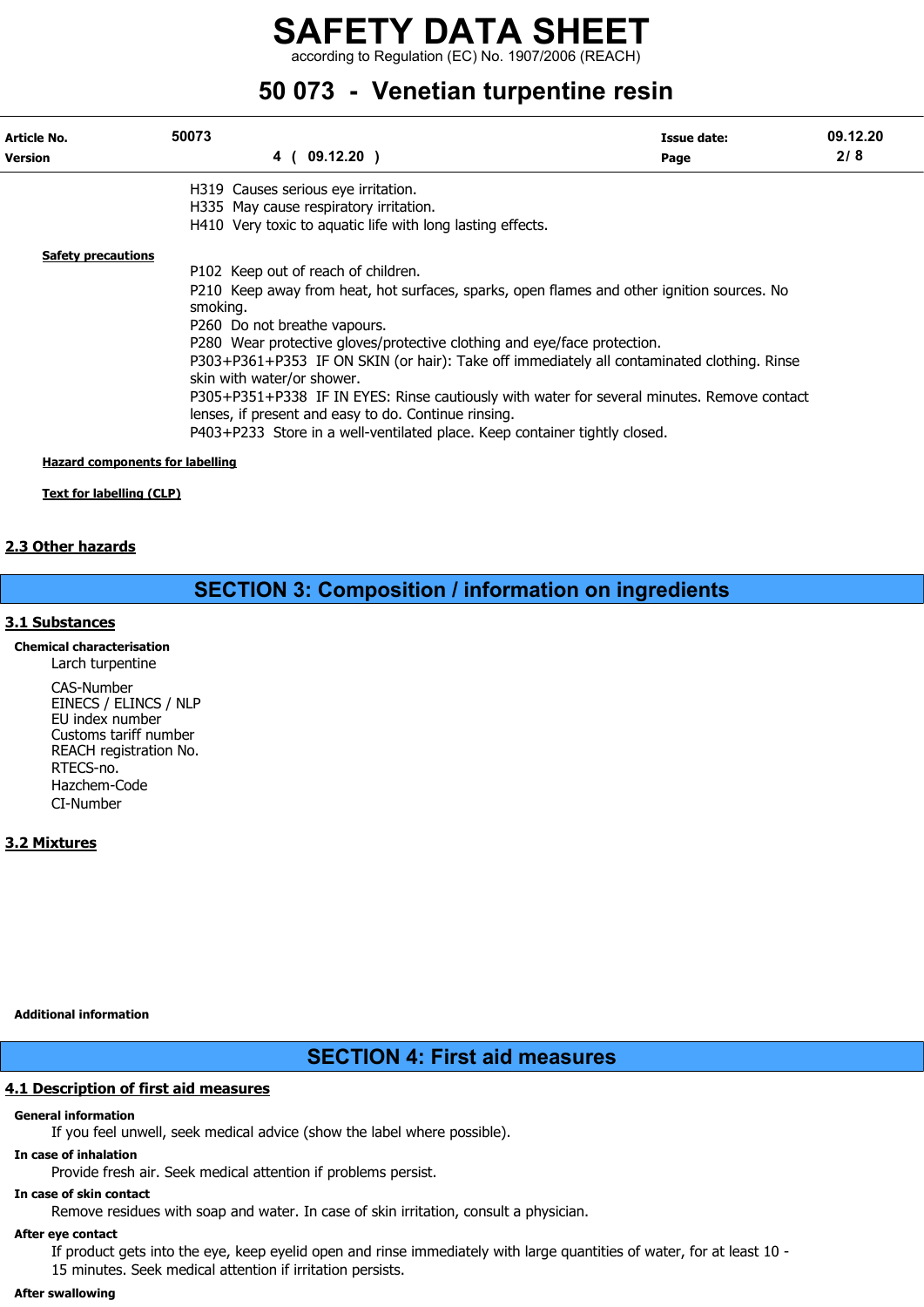rding to Regulation (EC) No. 1907/2006 (REACH)

## 50 073 - Venetian turpentine resin

| <b>Article No.</b> | 50073 |              | Issue date: | 09.12.20 |
|--------------------|-------|--------------|-------------|----------|
| Version            |       | .12.20<br>na | Page        | ט וט     |

Rinse mouth with water. Do NOT induce vomiting. Immediately get medical attention.

#### 4.2 Most important symptoms and effects, both acute and delayed

#### 4.3 Indication of any immediate medical attention and special treatment needed

## SECTION 5: Firefighting measures

#### 5.1 Extinguishing media

#### Suitable extinguishing media

Co-ordinate fire-fighting measures to the fire surroundings.

#### Extinguishing media which must not be used for safety reasons strong water jet

#### 5.2 Special hazards arising from the substance or mixture

In case of fire may be liberated: Carbon monoxide and carbon dioxide

#### 5.3 Advice for firefighters

Special protective equipment for firefighters Use appropriate respiratory protection.

#### Additional information

### SECTION 6: Accidental release measures

#### 6.1 Personal precautions, protective equipment and emergency procedures

Avoid contact with skin, eyes, and clothing.

#### 6.2 environmental precautions

Discharge into the environment must be avoided.

#### 6.3 Methods and material for containment and cleaning up

Methods for cleaning up

Collect spilled material using paper towels and dispose.

#### Additional information

#### 6.4 Reference to other sections

Dispose of waste according to applicable legislation.

SECTION 7: Handling and storage

#### 7.1 Precautions for safe handling

#### Advices on safe handling

Handle in accordance with good industrial hygiene and safety practice.

Precautions against fire and explosion

No special measures are required.

### 7.2 Conditions for safe storage, including any incompatibilities

### Requirements for storerooms and containers

Hints on joint storage Storage class Further details Protect from frost and exposure to sun.

## 7.3 Specific end use(s)

## SECTION 8: Exposure controls/personal protection

### 8.1 Control parameters

### 8.2 Exposure controls

Occupational exposure controls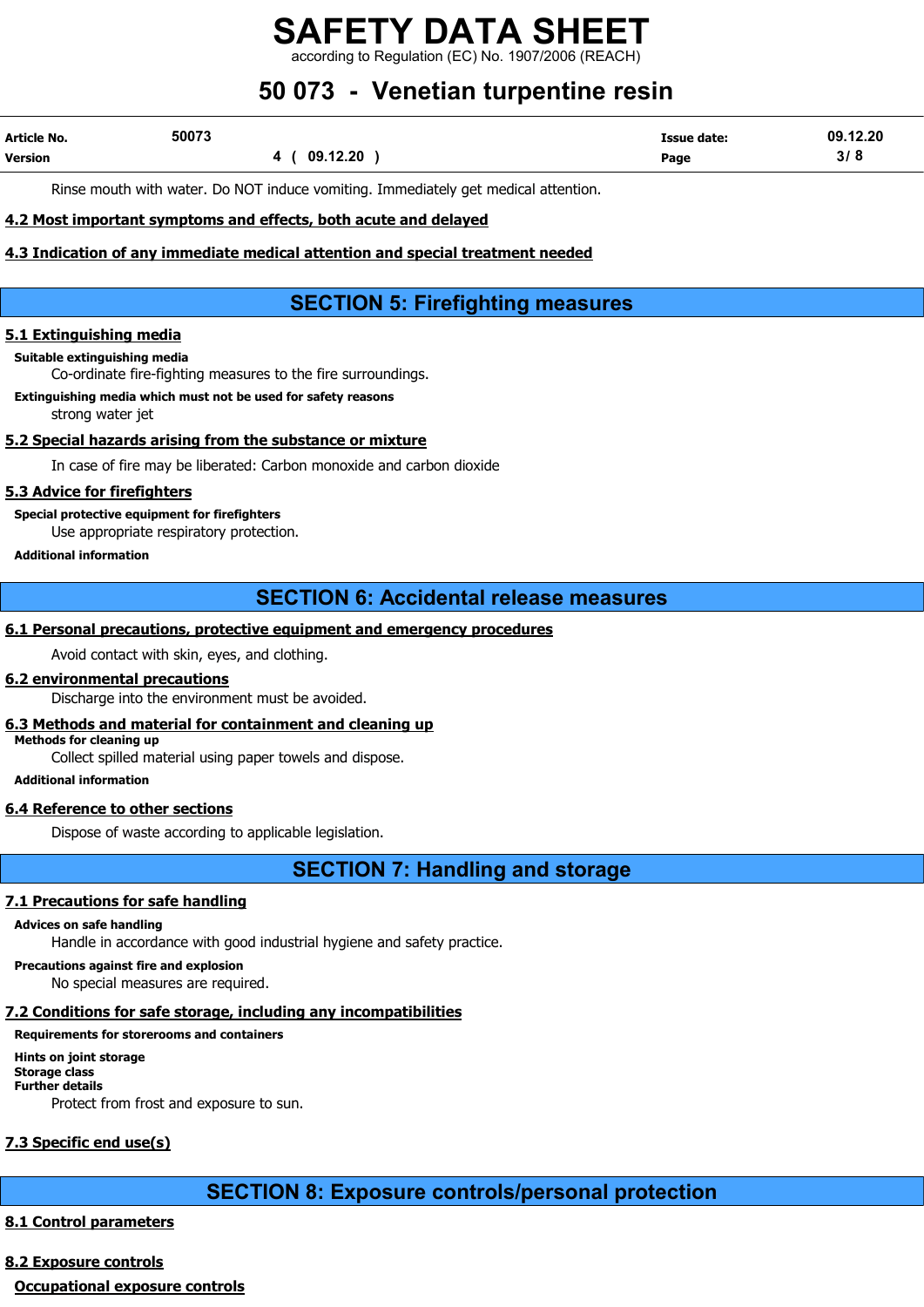according to Regulation (EC) No. 1907/2006 (REACH)

## 50 073 - Venetian turpentine resin

| Article No.    | 50073 |                | <b>Issue date:</b> | 09.12.20 |
|----------------|-------|----------------|--------------------|----------|
| <b>Version</b> |       | 09.12.20<br>40 | Page               | 4/8      |

#### Respiratory protection

With correct and proper use, and under normal conditions, breathing protection is not required.

#### Hand protection

Protective gloves

Qualified materials: Nitrile rubber

Observe glove manufacturer's instructions concerning penetrability and breakthrough time.

#### Eye protection

Goggles

Body protection

Wear suitable protective clothing.

General protection and hygiene measures Handle in accordance with good industrial hygiene and safety practice. Wash hands thoroughly after handling.

SECTION 9: Physical and chemical properties

#### 9.1 information on basic physical and chemical properties

| <b>Form</b>  | liauid           |
|--------------|------------------|
| Colour       | yellowish, clear |
| <b>Odour</b> | aromatic         |

|                                        | min    | max    |
|----------------------------------------|--------|--------|
| Initial boiling point and              |        |        |
| boiling range                          |        |        |
| <b>Melting point/freezing point</b>    |        |        |
| Flash point/flash point range          | 41 °C  | 42 °C  |
| <b>Flammability</b>                    |        |        |
| <b>Ignition temperature</b>            |        |        |
| <b>Auto-ignition temperature</b>       |        |        |
| <b>Explosion limits</b>                | 1 Vol% | 7 Vol% |
| <b>Refraction index</b>                |        |        |
| PH                                     |        |        |
| <b>Viscosity</b>                       |        |        |
| <b>Viscosity</b>                       |        |        |
| Vapour pressure                        |        |        |
| <b>Density</b>                         |        | 1 g/ml |
| Partition coefficient: n-octanol/water |        |        |

Danger of explosion

#### 9.2 Other information

SECTION 10: Stability and reactivity

#### 10.1 Reactivity

Product is stable under normal storage conditions.

#### 10.2 Chemical stability

#### 10.3 Possibility of hazardous reactions

#### 10.4 Conditions to avoid

Protect from frost and exposure to sun.

#### 10.5 Incompatible materials

strong oxidizing agents

#### 10.6 Hazardous decomposition products

Hazardous vapours may form during fires.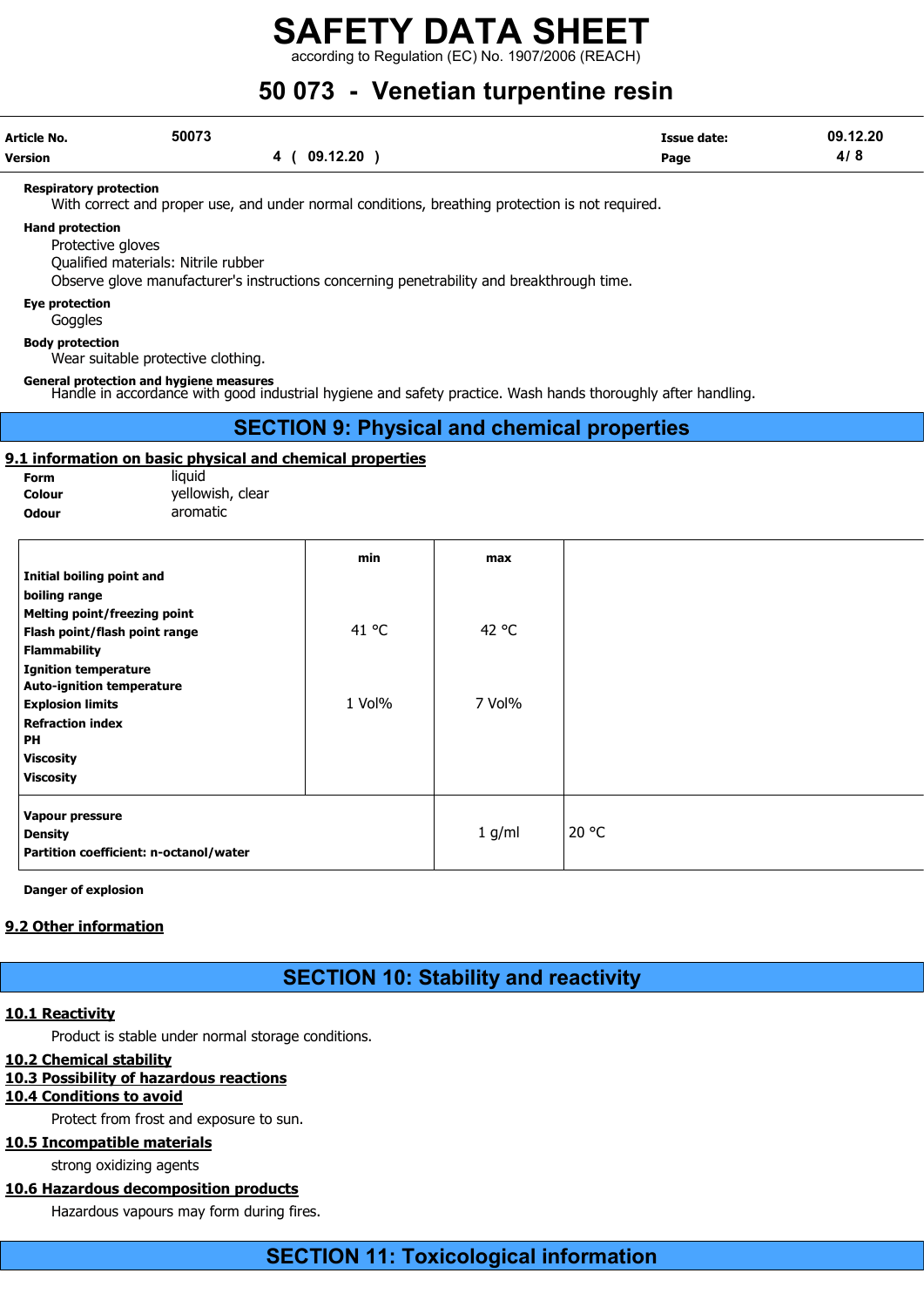according to Regulation (EC) No. 1907/2006 (REACH)

## 50 073 - Venetian turpentine resin

| <b>Article No.</b> | 50073    | Issue date: | 09.12.20 |
|--------------------|----------|-------------|----------|
| Version            | 09.12.20 | Page        | 5/8      |

#### 11.1 Information on toxicological effects

Acute toxicity No data available In case of inhalation No data available After swallowing No data available

In case of skin contact No data available

After eye contact

No data available

#### Practical experience

#### General remarks

SECTION 12: Ecological information

#### 12.1 Toxicity

Aquatic toxicity No data available Water Hazard Class 2

WGK catalog number General information

#### 12.2 Persistence and degradability

Further details Product is partially biodegradable. Oxygen demand

#### 12.3 Bioaccumulative potential

Bioconcentration factor (BCF) Partition coefficient: n-octanol/water

12.4 Mobility in soil No data available

#### 12.5 Results of PBT and vPvB assessment

No data available

#### 12.6 Other adverse effects

General information

SECTION 13: Disposal considerations

#### 13.1 Waste treatment methods

#### Product

Waste key number 080112 080112 waste paint and varnish other than those mentioned in 080111 Recommendation

#### Contaminated packaging

Waste key number Recommendation

Non-contaminated packages may be recycled. Handle contaminated packages in the same way as the substance itself.

#### Additional information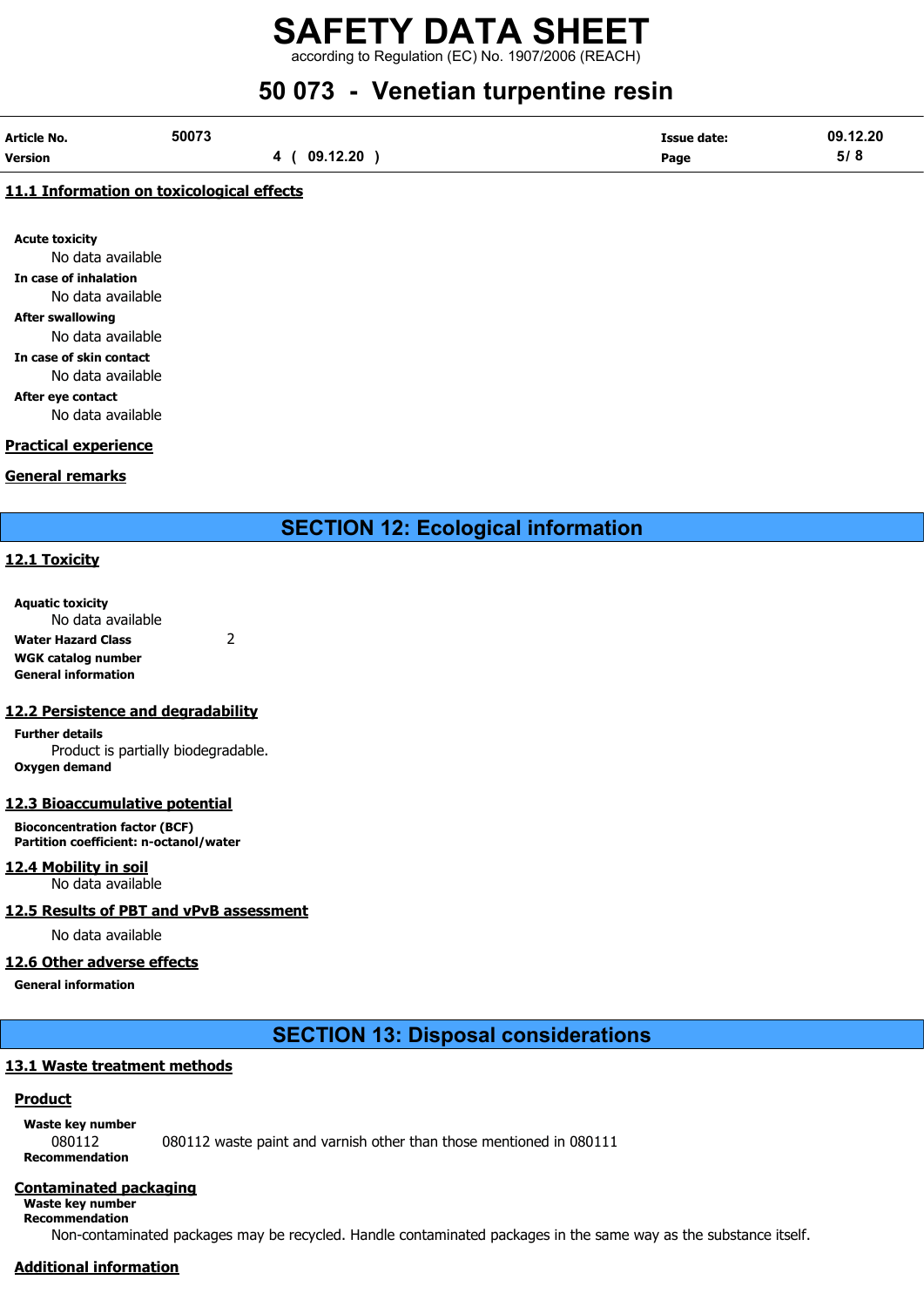according to Regulation (EC) No. 1907/2006 (REACH)

## 50 073 - Venetian turpentine resin

| <b>Article No.</b><br><b>Version</b>                                                                                                                                                                                                                | 50073<br>4 ( 09.12.20 )                                                                                                                                                                                                         |                                                                                                                                                                      | <b>Issue date:</b><br>Page | 09.12.20<br>6/8 |  |  |
|-----------------------------------------------------------------------------------------------------------------------------------------------------------------------------------------------------------------------------------------------------|---------------------------------------------------------------------------------------------------------------------------------------------------------------------------------------------------------------------------------|----------------------------------------------------------------------------------------------------------------------------------------------------------------------|----------------------------|-----------------|--|--|
|                                                                                                                                                                                                                                                     | <b>SECTION 14: Transport information</b>                                                                                                                                                                                        |                                                                                                                                                                      |                            |                 |  |  |
| 14.1 UN number                                                                                                                                                                                                                                      | 1263                                                                                                                                                                                                                            |                                                                                                                                                                      |                            |                 |  |  |
| ADR, ADN<br><b>IMDG, IATA</b>                                                                                                                                                                                                                       | 14.2 UN proper shipping name<br>Paint related material<br>PAINT RELATED MATERIAL                                                                                                                                                |                                                                                                                                                                      |                            |                 |  |  |
|                                                                                                                                                                                                                                                     | 14.3 Transport hazard class(es)                                                                                                                                                                                                 |                                                                                                                                                                      |                            |                 |  |  |
| ADR, ADN<br><b>IMDG</b><br><b>IATA</b>                                                                                                                                                                                                              | 3<br>3<br>3                                                                                                                                                                                                                     |                                                                                                                                                                      |                            |                 |  |  |
| 14.4 Packing group                                                                                                                                                                                                                                  | III                                                                                                                                                                                                                             |                                                                                                                                                                      |                            |                 |  |  |
| <b>14.5 Environmental hazards</b>                                                                                                                                                                                                                   |                                                                                                                                                                                                                                 |                                                                                                                                                                      |                            |                 |  |  |
| <b>Marine Pollutant - IMDG</b><br><b>Marine Pollutant - ADN</b>                                                                                                                                                                                     |                                                                                                                                                                                                                                 | No                                                                                                                                                                   |                            |                 |  |  |
|                                                                                                                                                                                                                                                     | 14.6 Special precautions for user                                                                                                                                                                                               |                                                                                                                                                                      |                            |                 |  |  |
| <b>Land transport (ADR/RID)</b><br>Code: ADR/RID<br><b>Kemmler-number</b><br><b>Hazard label ADR</b><br><b>Limited quantities</b><br><b>Tank coding</b><br><b>Tunnel restriction</b><br>Remarks<br>EQ<br><b>Special provisions</b>                  | <b>Contaminated packaging: Instructions</b><br><b>Contaminated packaging: Special provisions</b><br>Special provisions for packing together<br><b>Portable tanks: Instructions</b><br><b>Portable tanks: Special provisions</b> | F1<br>30<br>3<br>5L<br>P001 - IBC03 - LP01 - R001<br>PP <sub>1</sub><br><b>MP19</b><br>T <sub>2</sub><br>TP1 - TP29<br><b>LGBF</b><br>D/E<br>E1<br>163 - 367 - 650   |                            |                 |  |  |
| Sea transport (IMDG)                                                                                                                                                                                                                                |                                                                                                                                                                                                                                 |                                                                                                                                                                      |                            |                 |  |  |
| <b>EmS</b><br><b>Special provisions</b><br><b>Limited quantities</b><br><b>IBC: Instructions</b><br><b>IBC: Provisions</b><br><b>Tank instructions IMO</b><br><b>Tank instructions UN</b><br><b>Stowage and segregation</b><br><b>Remarks</b><br>EQ | <b>Contaminated packaging: Instructions</b><br><b>Contaminated packaging: Special provisions</b><br><b>Tank instructions Special provisions</b><br><b>Properties and observations</b>                                           | F-E, S-E<br>163 - 223 - 367 - 955<br>5L<br>P001 - LP01<br>PP <sub>1</sub><br>IBC03<br>$\blacksquare$<br>T <sub>2</sub><br>TP1 - TP29<br>category A<br>E <sub>1</sub> |                            |                 |  |  |
| <b>Air transport (IATA-DGR)</b>                                                                                                                                                                                                                     |                                                                                                                                                                                                                                 |                                                                                                                                                                      |                            |                 |  |  |
| Hazard<br>Passenger<br>Passenger LQ                                                                                                                                                                                                                 |                                                                                                                                                                                                                                 | Flammable Liquid<br>355 (60L)<br>Y344 (10L)                                                                                                                          |                            |                 |  |  |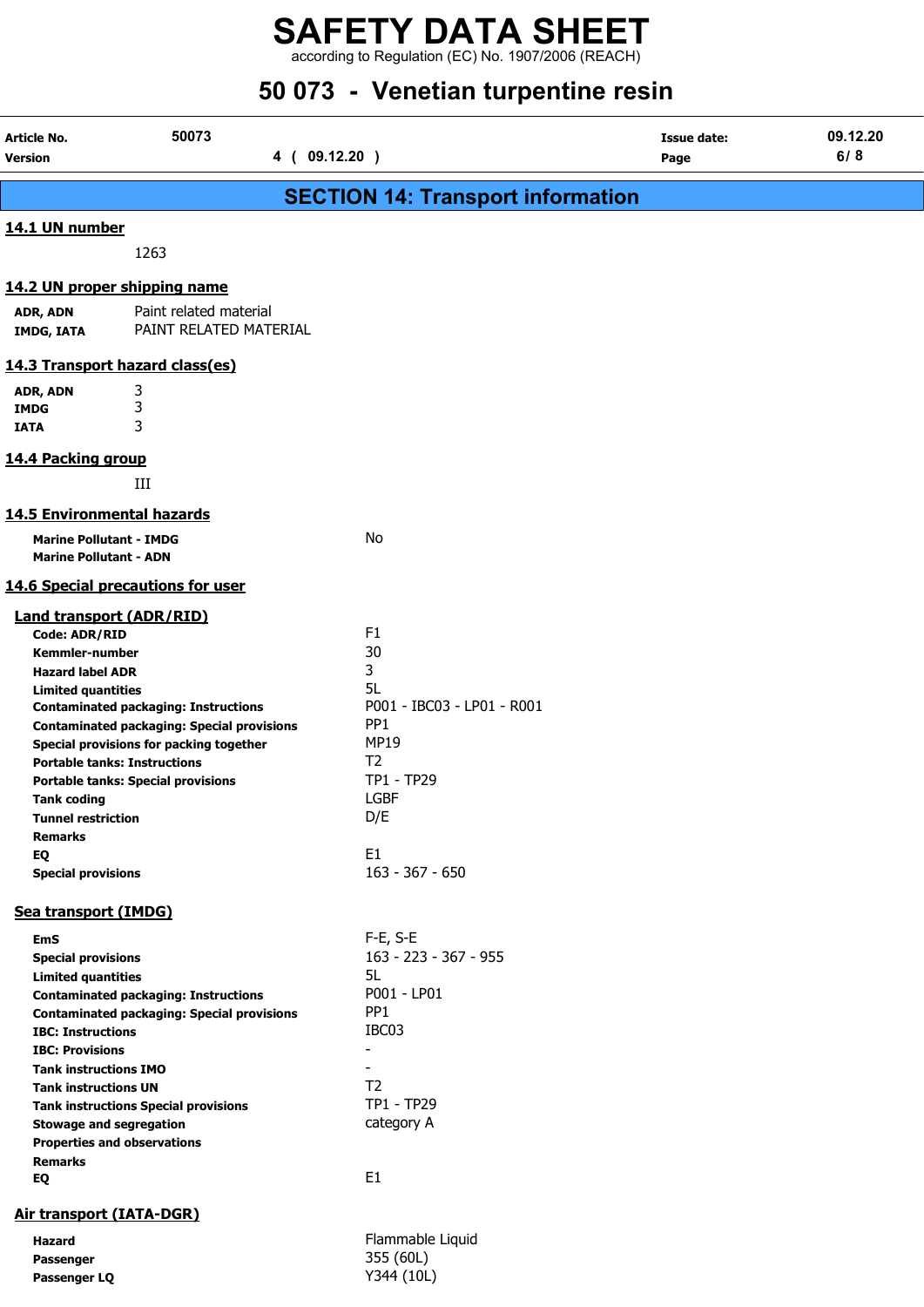according to Regulation (EC) No. 1907/2006 (REACH)

## 50 073 - Venetian turpentine resin

| <b>Article No.</b><br><b>Version</b> | 50073<br>09.12.20<br>4 | Issue date:<br>Page | 09.12.20<br>7/8 |
|--------------------------------------|------------------------|---------------------|-----------------|
| Cargo                                | 366 (220L)             |                     |                 |
|                                      |                        |                     |                 |
| <b>ERG</b>                           | 3L                     |                     |                 |
| <b>Remarks</b>                       |                        |                     |                 |
| EQ                                   | E <sub>1</sub>         |                     |                 |
| <b>Special Provisioning</b>          | A192                   |                     |                 |

#### 14.7 Transport in bulk according to Annex II of MARPOL 73/78 and the IBC Code

No data available

#### SECTION 15: Regulatory information

#### 15.1 Safety, health and environmental regulations/legislation specific for the substance or mixture

#### National regulations

#### **Europe**

Contents of VOC [%] Contents of VOC  $[g/L]$ Further regulations, limitations and legal requirements

#### **Germany**

Storage class Water Hazard Class 2 WGK catalog number Incident regulation Information on working limitations Further regulations, limitations and legal requirements

#### **Denmark**

Further regulations, limitations and legal requirements

#### **Hungary**

Further regulations, limitations and legal requirements

#### Great Britain

Further regulations, limitations and legal requirements

#### **Switzerland**

Contents of VOC [%]

0 %

Further regulations, limitations and legal requirements

#### **USA**

Further regulations, limitations and legal requirements Federal Regulations State Regulations

#### **Canada**

Further regulations, limitations and legal requirements

### 15.2 Chemical Safety Assessment

## SECTION 16: Other information

#### Further information

Hazard statements (CLP) H226 Flammable liquid and vapour.